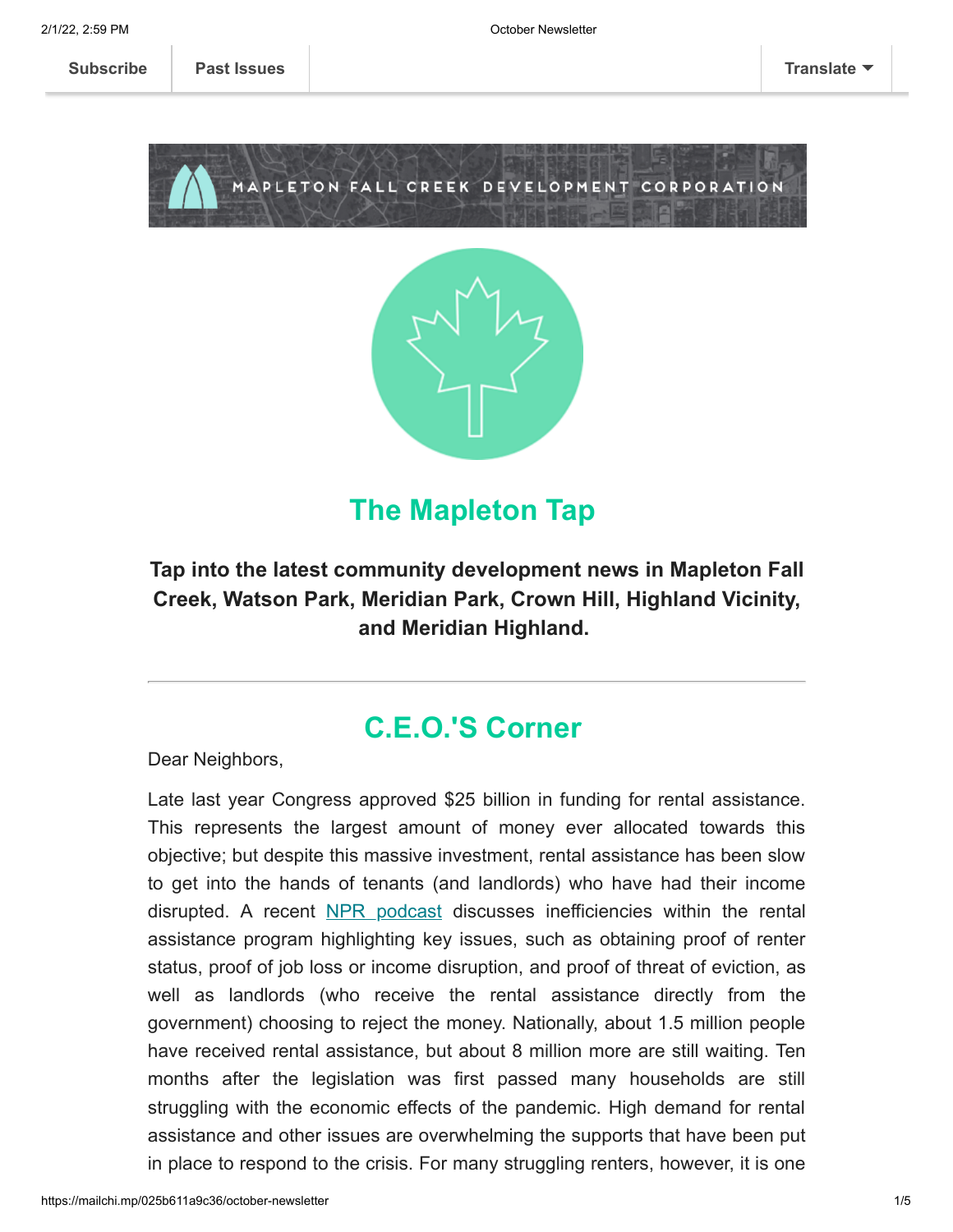Elan Daniel

### **Community Needs Assessment**

rental assistance, please visit https://india.org/ to learn more. The learn more of the learn more of the learn



MFCDC is hosting a Public Ally in 2021-2022 to conduct a community needs assessment focusing on identifying the unmet poverty-related needs within the community. If you are a resident, small business owner, faith leader, or other stakeholder living and/or working within MFCDC's catchment area, and are interested in discussing community issues or co-hosting a community listening session, please contact DaJada Cowherd at dajada@mfcdc.org or fill out the form [here](https://mfcdc.org/resources/comments/).

### About Public Allies

Public Allies is a social justice organization committed to changing the face and practice of leadership by recruiting and training talented young leaders, with a passion for social impact, to create meaningful change in our community. Our Allies are diverse, equity-centered, innovative problem solvers, dedicated to mobilizing community assets to develop solutions to local challenges. In partnership with nonprofit partners, we deliver our nationally recognized, values-driven, results-led apprenticeship to advance our mission to create a just and equitable society and the diverse leadership to sustain it.

Public Allies Indianapolis is a program of [Indianapolis Neighborhood Resource Center \(INRC\)](http://www.inrc.org/). Our work is made possible through funding from [Serve Indiana](https://www.in.gov/serveindiana/) and [AmeriCorps](https://www.nationalservice.gov/).

# **African American Coalition of Indianapolis and Indianapolis Urban League Conducting Online Study of Small Businesses in Predominantly**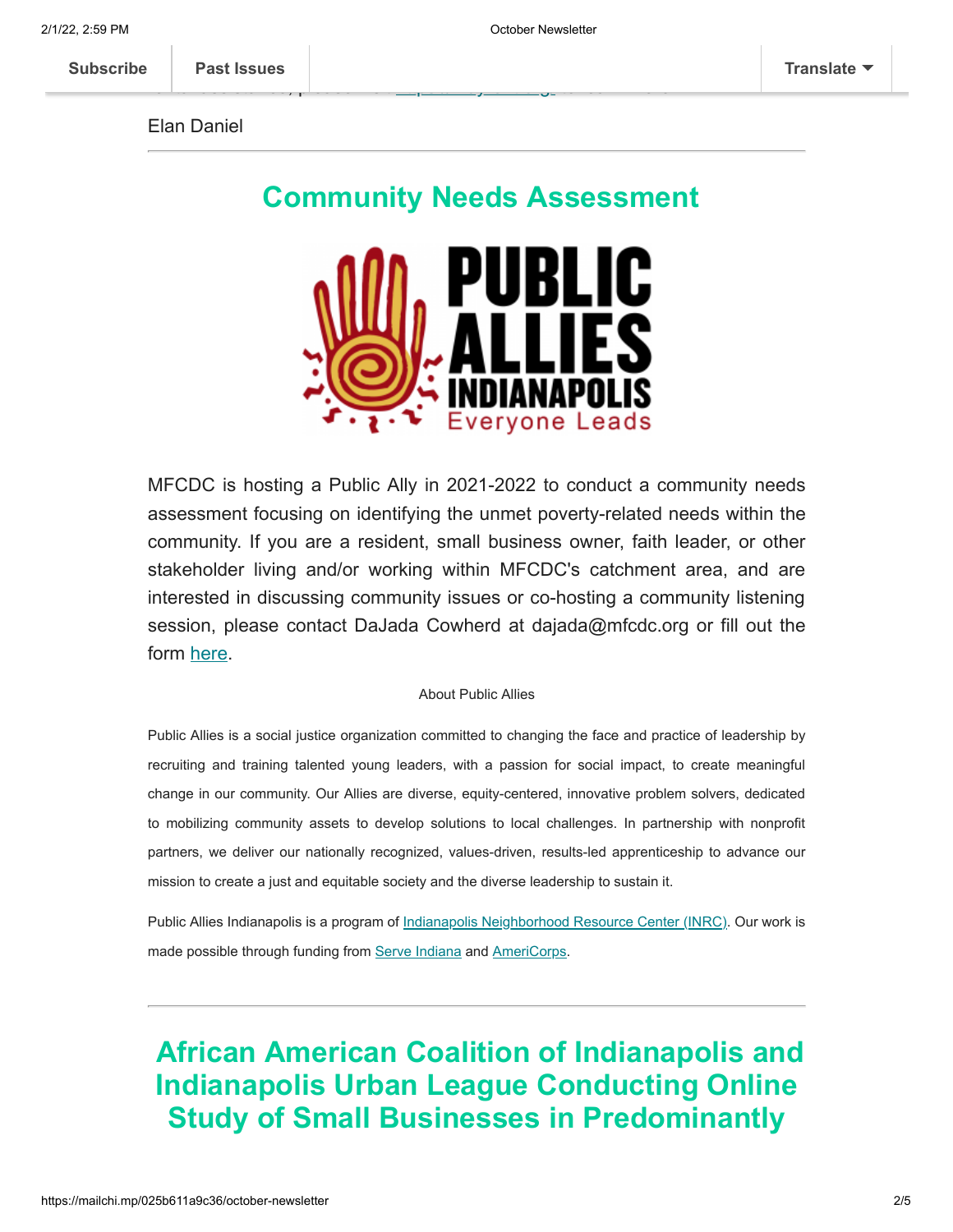**[Subscribe](http://eepurl.com/dg7ppH) [Past Issues](https://us11.campaign-archive.com/home/?u=123f43371c390f9c1cb62ce5d&id=e6d7791531) [Translate](javascript:;)**



Sotiris Hji-Avgoustis, a professor in the Miller College of Business at Ball State University, is conducting an online study to explore the nature of engagement and participation by business entrepreneurs of small- to medium-size enterprises (SMEs) in Indianapolis' predominantly Black neighborhoods. This study is a project of the Indianapolis African American Quality of Life Initiative (IAAQLI) led by the African American Coalition of Indianapolis and the Indianapolis Urban League. Read more about the IAAQLI [here](https://www.indplsul.org/national-urban-league-receives-100-million-grant-for-place-base-quality-of-life-initiative/).

If you are the principal business owner of an SME in one of Indianapolis' predominantly Black neighborhoods, you can complete the survey [here](https://iu.co1.qualtrics.com/jfe/form/SV_9HaYb5cmzaphZHw).

Please contact Sotiris at shijavgousti@bsu.edu with any questions.

# **Owner-Occupied Repair Program**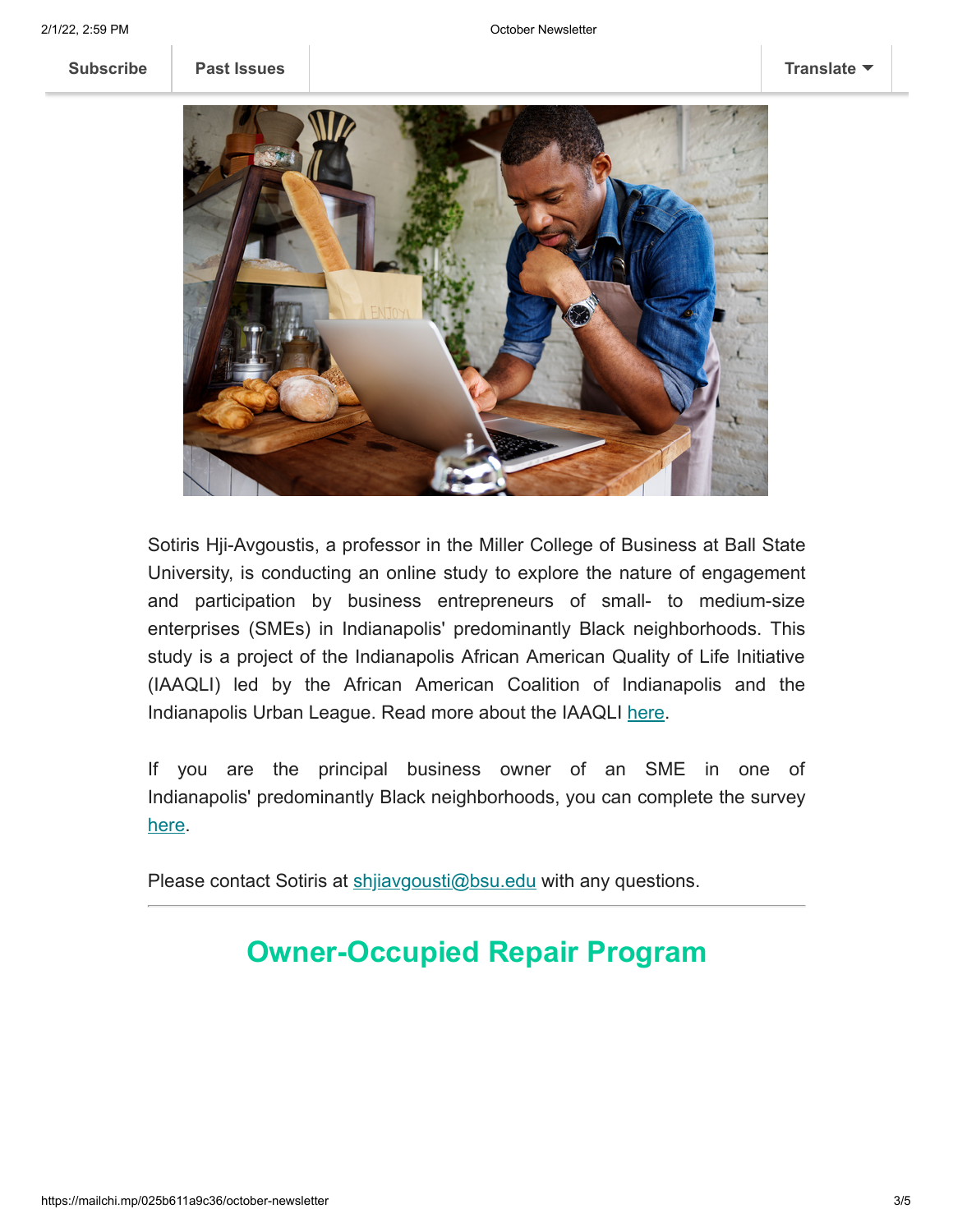The OOR Program provides assistance to low- and moderate-income homeowners to finance deferred maintenance repairs. Examples of eligible repairs include energy efficient retrofitting, roof repair, foundation repair, septic system repair, and more. Assistance is available to low- and moderateincome homeowners in MFCDC's catchment area with preference given to seniors age 62+ and persons with disabilities.

MFCDC's Owner-Occupied Repair (OOR) Program is no longer accepting applications for this year. If you are interested in being added to a waitlist for next year's program, please contact Roslyn Turner at roslyn@mfcdc.org or 317- 923-5514.



Fresh Stop is a program that makes fresh, local food available to families of all incomes in our community. Twice a month, from June through November, Tabernacle Presbyterian Church, pools funds to purchase sustainably grown produce at a discount price from local farmers. Shares can be ordered online